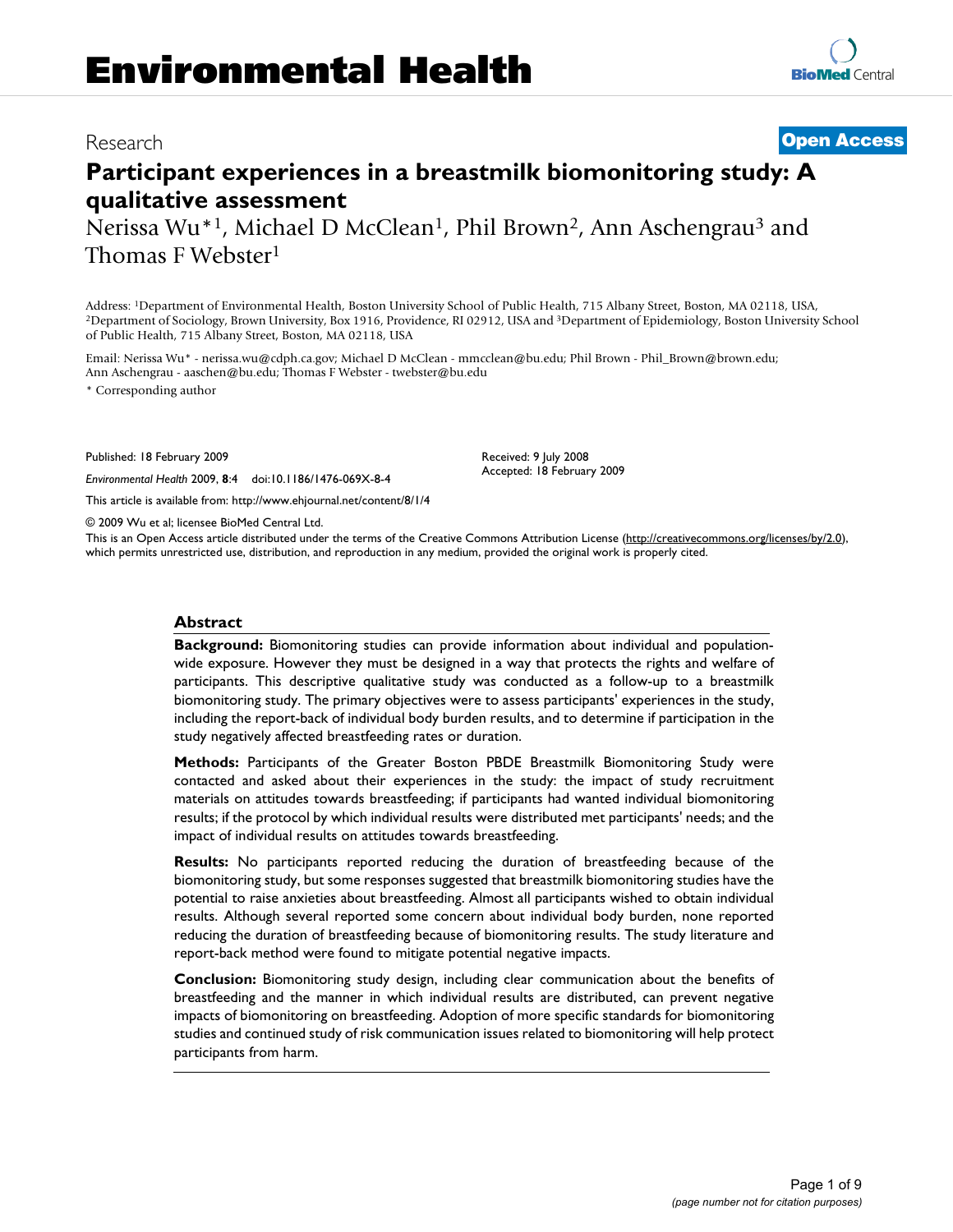## **Background**

Biomonitoring, or the measure of chemicals that have accumulated in the body ("body burden"), has long been used to monitor individual and population-wide exposures to chemicals such as lead and mercury [1,2]. Epidemiologists and exposure assessors trying to understand exposure pathways between the environment and the individual, as well as advocacy groups drawing attention to the ubiquitous nature of environmental contaminants, have used biomonitoring as an effective tool [2,3].

Public interest in biomonitoring has increased; technology to measure chemicals in various media has also improved, resulting in more biomonitoring studies, identifying a wider range of chemicals in people. The ability to conduct biomonitoring has outpaced our knowledge about the ethics of biomonitoring [1]. As with any human subjects research, biomonitoring involves a number of ethical issues. Participants are often told that they have been exposed to and have a body burden of a chemical about which little is known. The risk to participants is therefore more of a psychological burden than the risk of physical harm. Examples of potential harm include the knowledge that exposure has taken place, the fear of a negative health outcome, and concern that chemicals may be passed to offspring. Another potential negative impact specific to breastmilk biomonitoring is the concern that participants will limit breastfeeding because of fears about the effect of toxins in breastmilk on infants [1].

## *Impacts of Biomonitoring on Breastfeeding*

There is significant evidence of the benefits of breastfeeding for the long- and short-term health of a child [4]. Accordingly, the American Academy of Pediatrics recommends that breastfeeding continue for the first year of life. There is very little published on the impact that learning about contaminants in breastmilk has on the decision to breastfeed. One study conducted following an industrial accident in Michigan examined the psychological effects of the subsequent contamination on nursing mothers in the community [5]. The 1973 incident involved the accidental introduction of polybrominated biphenyl (PBB) into animal feed which resulted in contamination of meat and dairy products which were subsequently distributed for human consumption [6]. Hatcher [5] interviewed 97 women who had obtained PBB analysis of their breastmilk. Fifteen percent chose to stop breastfeeding after receiving analytical results. A second study investigating exposures from the same accident measured the prevalence and duration of breastfeeding among 466 women exposed to PBB [7]. Women with high PBB levels were found to be no less likely to breastfeed than women with moderate or low levels. Duration of breastfeeding was not associated with PBB serum concentration, indicating that PBB did not negatively impact the ability to breastfeed.

When asked why they chose to stop or limit breastfeeding, none of the women in the study cited concerns about PBB contamination [7].

More recently, there has been anecdotal evidence from lactation consultants that nursing mothers' concerns about contaminants in breastmilk increase after results of biomonitoring studies are publicized [8,9]. The National Research Council (NRC) Committee on Human Biomonitoring for Environmental Toxicants report, "Human Biomonitoring for Environmental Chemicals," acknowledged the potential for poorly designed breastmilk biomonitoring studies to negatively impact breastfeeding rates, yet asserted that studies should be conducted because of the importance of the data for efforts to reduce chemical body burdens [1].

## *Communication of Biomonitoring Results*

There is much debate about the issue of whether and how to provide individual results to the participants of research studies. The traditional clinical model does not include distribution of results unless they are clinically relevant [10,11]. However, many researchers support giving participants personal biomonitoring results, citing principles of respect and autonomy [10-12]. An expert panel convened to consider issues related to breastmilk biomonitoring affirmed that participants should have the option of obtaining individual results [13]. The NRC agrees that participants should have access to individual results, even if there is great uncertainty about the significance [1], and a lay panel convened at the Boston Consensus Conference on Biomonitoring felt similarly [14].

## *Assessing the Impact of Breastmilk Biomonitoring Studies on Participants*

Several expert panels have been convened to consider questions related to biomonitoring and to address issues such as participant recruitment and sampling, analytical issues, and methods for conducting studies without negatively impacting breastfeeding rates. [1,15-17].

Although the recommendations of the technical panels have been based on the collective experiences of researchers and experts, there has been little published on the perceptions of participants of biomonitoring studies to corroborate expert recommendations. Accordingly, we conducted the present study as a follow-up to the Greater Boston PBDE (GB-PBDE) biomonitoring study to better understand the impact of biomonitoring studies on breastfeeding women. The GB-PBDE biomonitoring study measured polybrominated diphenyl ethers (PBDEs) in the breastmilk of first-time mothers [18]. PBDEs are a group of chemicals used as flame retardants in many household products including electronics and furniture. Results of animal studies suggest reproductive and devel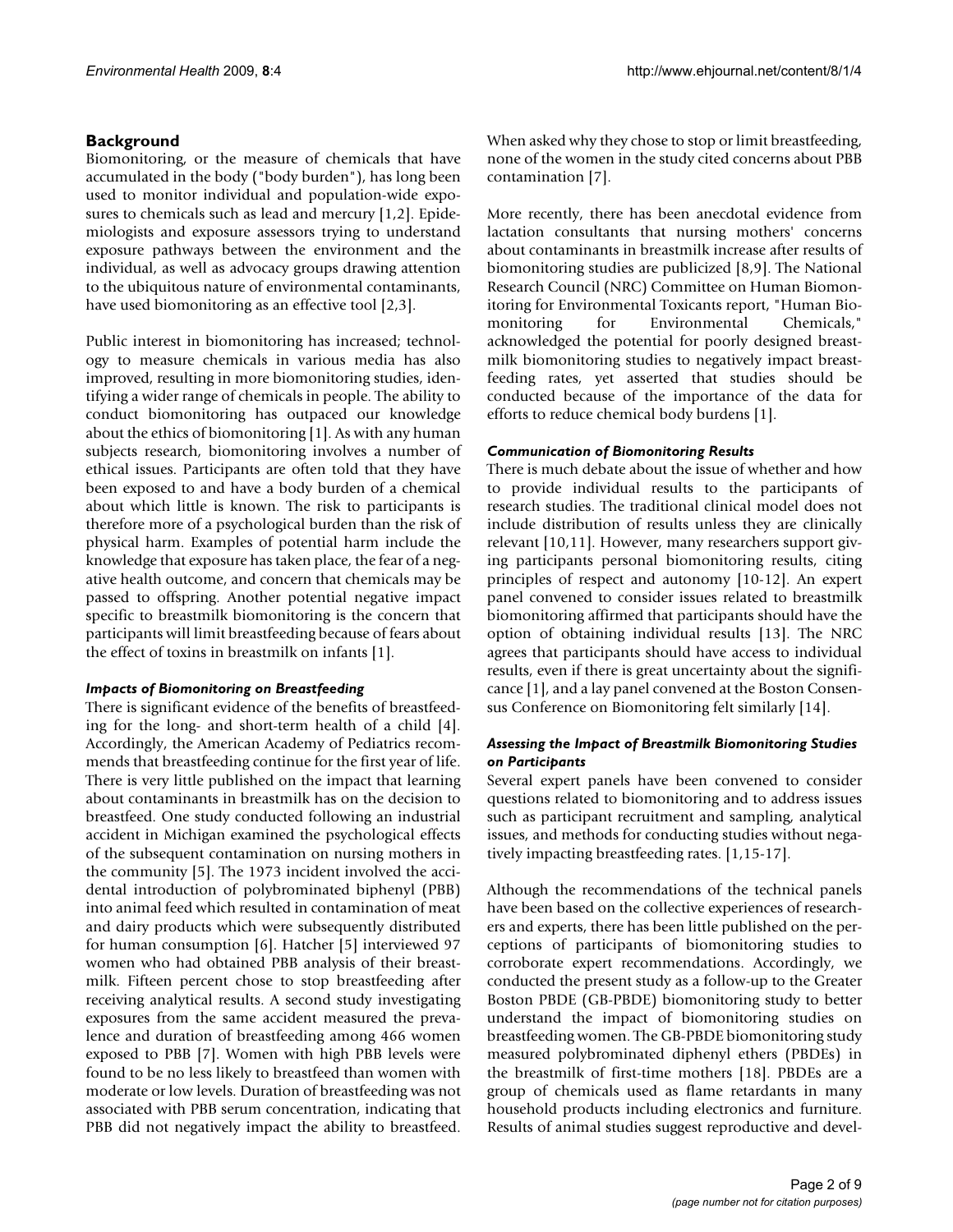opmental effects, neurotoxicity, and endocrine disruption [19-21].

The primary objective of the follow-up study was to evaluate the impact of participating in a breastmilk biomonitoring study on breastfeeding practices; this included an assessment of how recruitment materials and other study literature were perceived by participants, whether or not participants wanted to obtain individual results, an evaluation of the manner in which results were communicated to participants, and determining if obtaining individual body burden results impacted attitudes towards breastfeeding.

# **Methods**

## *Overview of the GB-PBDE Study*

The Greater Boston PBDE (GB-PBDE) Body Burden Project was conducted during 2003–2005 [18]. The biomonitoring study was approved by the Boston University Medical Center Institutional Review Board (IRB) as was the subsequent follow-up study. Methodology for the GB-PBDE study has been published in detail elsewhere [18]. Recruitment was conducted at three different sites within the Greater Boston area including a health center in one ethnically diverse community (Lowell) and two private obstetrics/maternity centers in predominantly white, highly educated communities (Cambridge, Brookline). Biomonitoring participants were recruited in the late stages of pregnancy through the first post-partum weeks. Women who were eligible to participate in the study were given information on PBDEs and biomonitoring, information on the benefits of breastfeeding, and an informed consent form. Once consent was obtained, participants were asked a series of questions about general health, dietary and consumer habits, and household goods. Participants provided breastmilk samples two to eight weeks after giving birth, and a subset of participants provided a sample of household dust. Forty-six women participated in the study. Participant characteristics are summarized in Table 1.

The GB-PBDE study was designed to follow many of the recommendations set forth in the guidelines issued following the 2002 Technical Workshop on Human Milk Surveillance and Research on Environmental Chemicals in the United States: the need to recommend and support breastfeeding [15]; the importance of a thorough informed consent process; and the need to share results with participants [13]. The protocol was consistent with many of the recommendations issued at a subsequent Technical Workshop in 2005, such as 1) include protocols and information that emphasize that breastfeeding is the best infant nutrition; 2) include lactation consultants on study staff; 3) provide clearly written and non-alarming fact sheets; and 4) emphasize to participants that breastfeeding has been found to be beneficial for the long-term overall health of children even though environmental chemicals have historically been present in human milk [22]. Accordingly, while recruitment information clearly described the issue of bioaccumulation and concerns about PBDEs, communication with participants throughout the GB-PBDE study emphasized the benefits of breastfeeding, and study literature included a "breastfeeding is best" logo wherever possible. Recruitment materials included fact sheets on the health benefits of breastfeeding [23], contact information for breastfeeding resources, and information specifically addressing the issue of contaminants in breastmilk [24] (see Additional Files 1, 2, 3 for examples of materials distributed during participant recruitment). A lactation consultant was on-site for all recruitment efforts in Lowell and available by phone to all potential participants. A Community Advisory Board, including lactation consultants, environmental health educators, and community health workers reviewed all documents for content and readability.

Although the IRB initially objected to distribution of individual results, citing potential harm to participants, project staff felt that results could be made available in a way that provided support to participants and mitigated the risk of harm. Once individual biomonitoring data were available, a letter was sent inviting participants to call and speak to either the study coordinator or to a physician on our study team to obtain individual results. Alternatively, biomonitoring participants could attend a forum, open only to participants and their partners, at which results were communicated privately. The protocol was designed to fulfill participants' right to receive results, while not mandating that participants obtain individual data. Results were not mailed to participants because we felt that participants should have the opportunity to ask questions about the study immediately after receiving results.

Individual results were presented to participants in the context of the overall study, comparing individual results with average concentrations as well as the range. Participants were told that the study found PBDE body burden to be associated with consumption of dairy fat and meat as well as concentrations of PBDE in house dust, but that the study did not provide sufficient evidence to support specific recommendations to reduce body burden. Body burden concentrations were also compared to the concentrations given to animals in laboratory tests, and results of laboratory studies were discussed. However, participants were advised that human health implications for PBDE body burden were still unclear.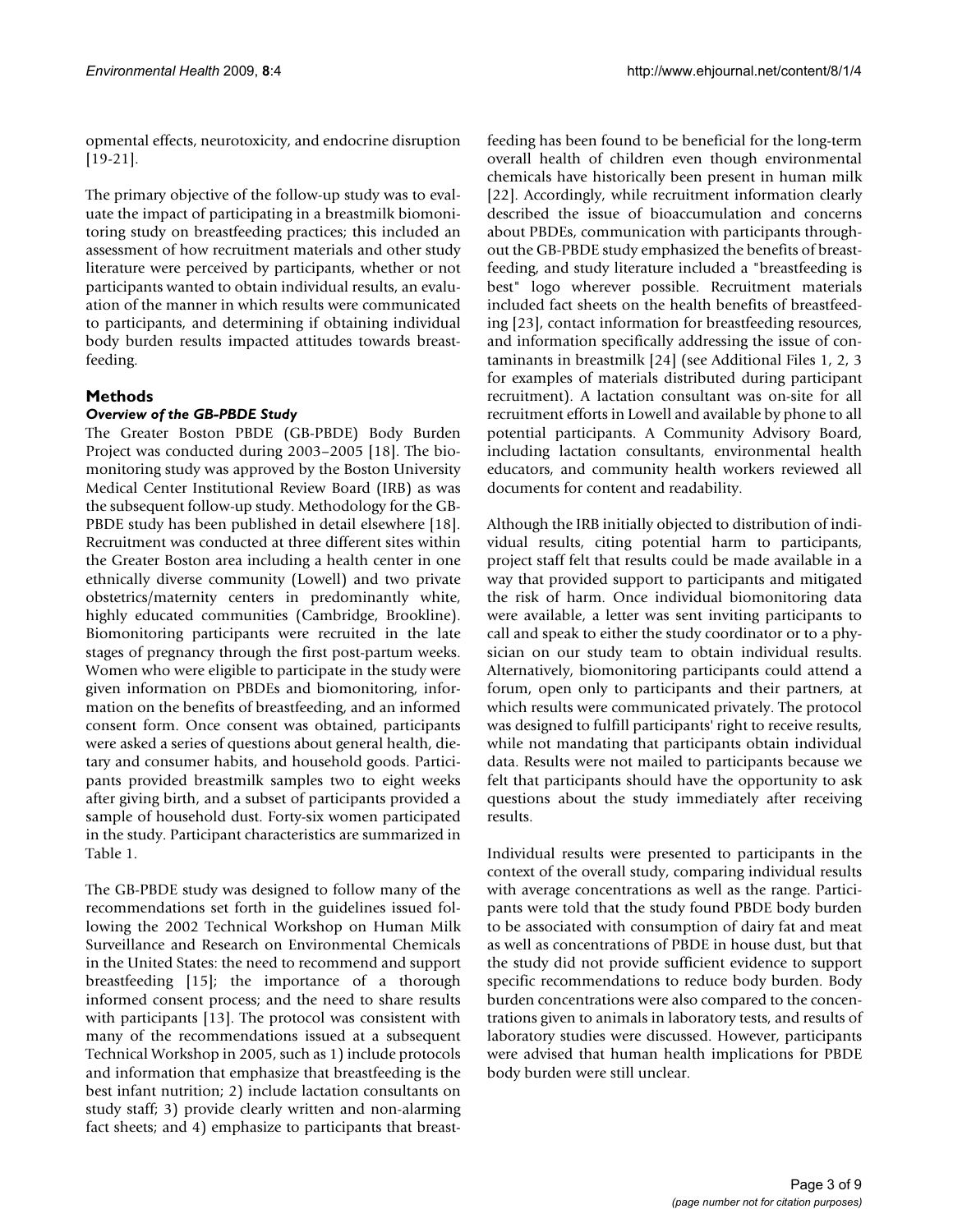|                                                    |           | <b>GB-PBDE Project</b>           |                    |              | <b>Follow-Up Study</b> |                                   |  |
|----------------------------------------------------|-----------|----------------------------------|--------------------|--------------|------------------------|-----------------------------------|--|
|                                                    |           | Lowell Cambridge/Brookline Total |                    | Participants |                        | Did Not Respond Lost to Follow Up |  |
| N                                                  | 5         | 41                               | 46                 | 31           | 8                      | 7                                 |  |
| Age of Mother (years)                              |           |                                  |                    |              |                        |                                   |  |
| Average                                            | 21.0      | 33.6                             | 32.2               | 33.5         | 31.0                   | 27.7                              |  |
| Range                                              | $19 - 23$ | $28 - 41$                        | $19 - 41$          | $28 - 41$    | $21 - 39$              | $19 - 36$                         |  |
| Age of Baby at time of follow-up study<br>(months) |           |                                  |                    |              |                        |                                   |  |
| Average                                            |           |                                  |                    | 11.3         | 12.3                   | 12.4                              |  |
| Range                                              |           |                                  |                    | $(5.8 - 15)$ | $(9-15)$               | $(10-17)$                         |  |
| <b>Smoking Status</b>                              |           |                                  |                    |              |                        |                                   |  |
| <b>Current smoker</b>                              | 40%       | 2.4%                             | 6.5%               | 3%           | 0%                     | 29%                               |  |
| <b>Former smoker</b>                               | 0%        | 12.2%                            | 10.9%              | 12.9%        | 12.5%                  | 0%                                |  |
| Never smoker                                       | 60%       | 85.4%                            | 82.6%              | 84.1%        | 87.5%                  | 71%                               |  |
| <b>Highest Education Level Achieved</b>            |           |                                  |                    |              |                        |                                   |  |
| <b>HS</b> graduate                                 | 40%       | 0%                               | 6.5%               | 0%           | 12.5%                  | 29%                               |  |
| Some college                                       | 60%       | 0%                               | 4.3%               | 0%           | 12.5%                  | 14%                               |  |
| College grad                                       | 0%        | 100%                             | 89%                | 100%         | 75%                    | 57.1%                             |  |
| <b>Race/Ethnicity</b>                              |           |                                  |                    |              |                        |                                   |  |
| White                                              | 40%       | 93%                              | 87%                | 97%          | 63%                    | 86%                               |  |
| Asian                                              | 60%       | 0%                               | 7%                 | 0%           | 25%                    | 0%                                |  |
| Latina                                             | 0%        | 5%                               | 4%                 | 3%           | 0%                     | 14%                               |  |
| Af. American                                       | 0%        | 2%                               | 2%                 | 0%           | 13%                    | 0%                                |  |
| At time of GB-PBDE Recruitment:                    |           |                                  |                    |              |                        |                                   |  |
| <b>Already breastfeeding</b>                       |           |                                  | 63%                | 71%          |                        |                                   |  |
| <b>Planning to breastfeed</b>                      |           |                                  | $37%$ <sup>a</sup> | 23%          |                        |                                   |  |
| Very likely/considering breastfeeding              |           |                                  |                    | 6%           |                        |                                   |  |

#### **Table 1: Participant characteristics for the GB-PBDE project and follow-up study**

a The follow-up questionnaire asked participants who were not already breastfeeding at the time they enrolled in the biomonitoring study to describe whether they were "planning to breastfeed", "very likely to breastfeed", or "considering breastfeeding." The original GB-PBDE questionnaire did not make this distinction; biomonitoring participants were described as either currently breastfeeding or planning to breastfeed.

#### *Overview of the Follow-up Study*

The follow-up study was conducted two months after biomonitoring results were made available, five to 17 months after biomonitoring participants had been initially recruited into the GB-PBDE study. Attempts were made to contact all 46 biomonitoring participants. The brief telephone questionnaire included fifteen questions covering several broad categories: the impact of learning about biomonitoring and PBDEs on attitudes towards breastfeeding; whether participants wanted to obtain individual body burden data; the impact of individual results on attitudes towards breastfeeding; and changes in environmental health awareness (see Additional File 4 for the followup questionnaire). Closed-ended questions were supplemented with open-ended follow-up questions and probes to more fully capture participants' attitudes and opinions regarding study design and communication of results.

#### *Data Analysis*

Results of the follow-up questionnaire were transcribed by the interviewer. Responses to closed questions (often a yes/no answer) were summarized and analyzed quantitatively. Responses to open-ended probes were analyzed using coding techniques commonly utilized for qualitative research methods [25]. Participants' responses were examined, and recurrent themes in the responses were used to set up a framework through which to analyze results. This was an iterative method for which responses were reviewed for the development of codes and then reread for the refinement and organization of the codes. Responses were first organized into broad categories, such as "no impact on breastfeeding duration" which closely followed the theme of the questionnaire. Codes within this category, such as "impacts of study literature" or "potential for impact with different results" were then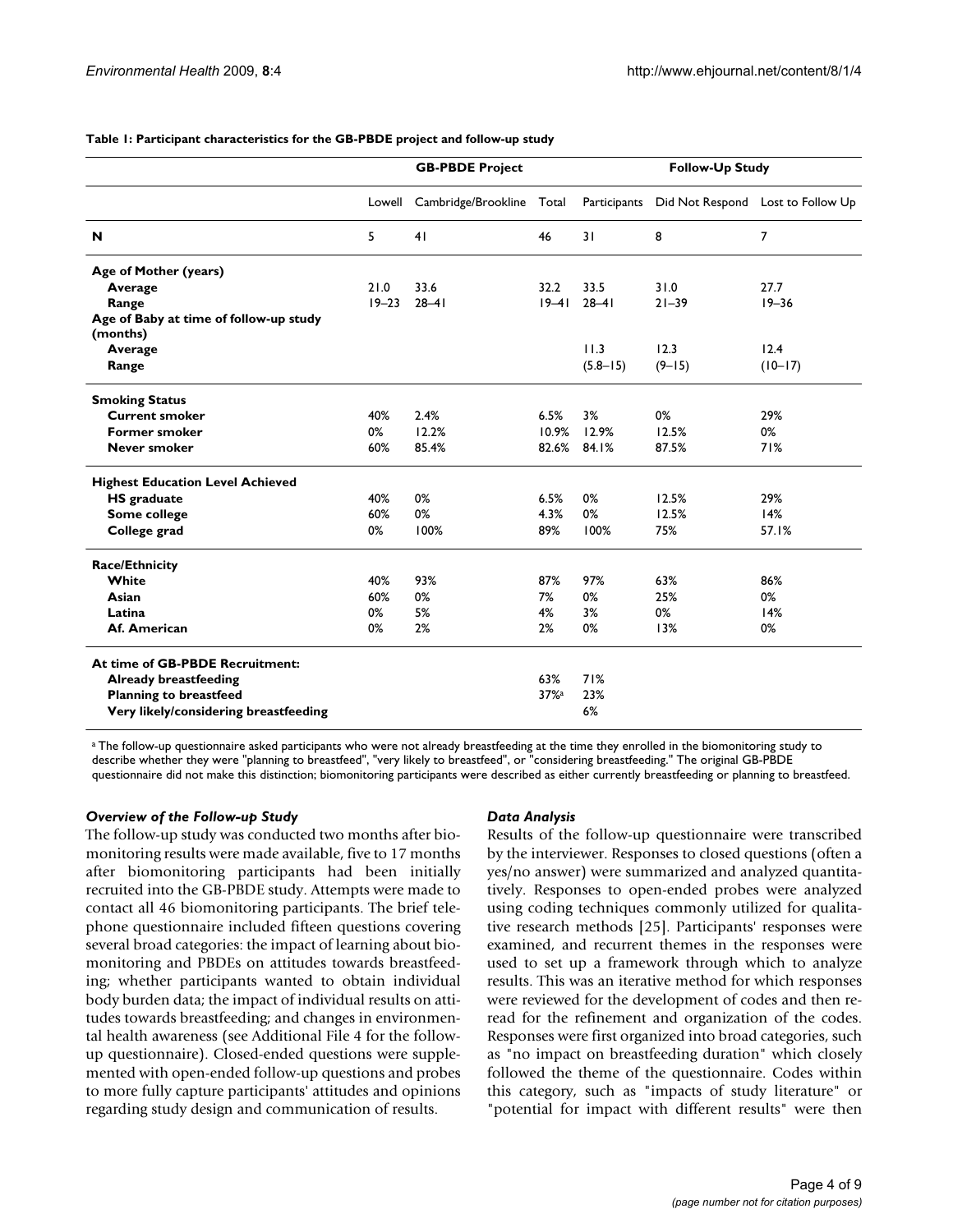devised based on the recurring themes in participants' responses.

# **Results**

Of the 46 participants of the GB-PBDE study, 31 (67%) were reached and agreed to participate in the follow-up study. Eight were left messages but did not call back; seven were lost to follow up. We were not able to reach any of the biomonitoring participants from Lowell  $(n = 5)$ . As a result, non-participants and participants differed with regard to race and education. The majority of follow-up study participants were white and highly educated. Overall there appeared to be little difference between participants and non-participants with regard to maternal or baby age at the time of follow-up.

Of the 31 participants of the follow-up study, 22 (71%) had just given birth and had already initiated breastfeeding at the time they were recruited for the biomonitoring study. Nine (29%) were still pregnant at the time of initial recruitment; of these, seven (23%) were "definitely planning" to breastfeed while two (6%) were "very likely" or "considering" breastfeeding at that time. This is representative of the overall GB-PBDE study population; most participants were committed to or already breastfeeding at the time that they were recruited. Characteristics of participants and non-participants of the follow-up study are summarized in Table 1.

## *Impacts on Attitudes towards Breastfeeding*

Women were asked, "Did the information given to you about the study change how you felt about breastfeeding?" None of the 31 women reported having changed her plans to breastfeed because of the general information on biomonitoring or PBDEs, but four women reported that the study information made them think differently about breastfeeding. One woman responded:

It made me think that my surroundings were more toxic than I thought. There's some sorrow in learning about it, but I don't want to change things without knowing more. I just do the best I can... eating organic, breastfeeding.

Of these four women, two specifically identified the "breastfeeding is best" message that was highlighted throughout study literature as having a positive effect. As one woman articulated, "The initial information gave me a moment of hesitation but the literature was reassuring."

Four other respondents reported that the information given out reinforced their decision to breastfeed, citing "a renewed belief" in her decision, "another good reason to breastfeed" and "validation" of her decision. As one stated:

I had heard a lot of questions about breastfeeding – if it's still good to do because of all of the chemicals in our bodies. I was glad to hear that my opinion was correct.

## *Individual Biomonitoring Results*

Individual results were made available to participants as part of the biomonitoring study, two months before the follow-up questionnaire was conducted. Letters were sent to all 46 GB-PBDE study participants informing them that biomonitoring results were available. One letter was returned as undeliverable. Fourteen of the participants (30%) called or attended the forum to obtain individual results; all 14 of these women also participated in the follow-up study. Once contacted for the follow-up study, an additional 16 participants (34%) who had not called to obtain results stated that they wanted individual results. Four commented that the method for distributing results was inconvenient, and that sending results via e-mail or a letter would have been preferable. Of the 31 people who participated in the follow up questionnaire, only one declined to receive individual results, noting, "I'm a little scared to see it... There isn't anything I can do to change things, so I'd rather not know."

The sixteen women who wanted individual data but had not called in prior to the follow-up study were given their results after they had finished the follow-up questionnaire. Their responses to the follow-up questionnaire were therefore not affected by individual results, and they are not included in the following section.

Of the 14 individuals who called or attended meetings to obtain results, five had stopped breastfeeding before results were made available, so individual results could not have affected the duration of breastfeeding. The women who were still breastfeeding when results were made available were asked, "Did learning about the PBDE levels in your milk affect how long you breastfed your baby?" Of the women who were still breastfeeding when results were made available, all nine continued to breastfeed at least until the time of the follow-up questionnaire. All reported that the results had not changed the duration that they planned to breastfeed. However, comments in response to follow-up probes suggested that there was potential for individual body burden information to affect their attitudes. For example, one participant noted, "If I had gotten very high results within a short time of testing, it might have affected me."

Two of the participants with results at the higher end of the range expressed concern about the potential for impacts on her baby's health. Both cited study literature and the "breastfeeding is best" message as factors in her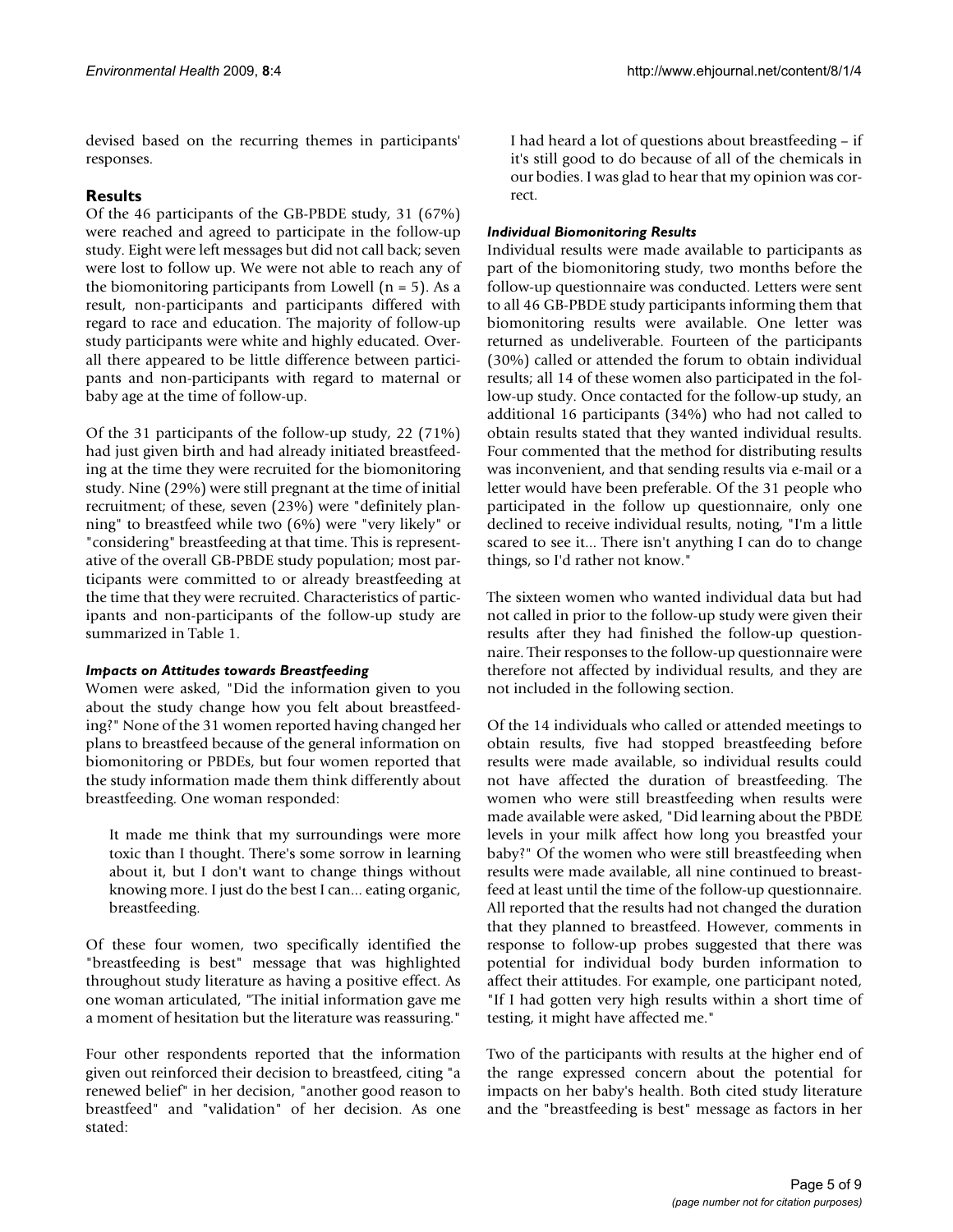comfort with breastfeeding as well as the availability of study staff to discuss results. One woman stated:

Learning about my own results made me nervous... made my husband nervous, but I continued because of the message that breastfeeding is best.

The other noted that the manner in which results were distributed helped her understand and feel comfortable with the results. She responded:

.... I was very affected by how the results were framed – talking about it in terms of averages, relations to animal studies, and the message that breastfeeding is best....

In addition, there were five participants who expressed relief that their results were in the lower end of the range, as one noted:

[low results] ... validated my decision to breastfeed...although with high results maybe I would have talked to my doctor about breastfeeding.

These responses demonstrate that there is potential for individual body burden results to create anxiety, and that the manner in which results are distributed must be considered as an important part of study design.

To gauge the effect that the overall study experience had had on decisions regarding breastfeeding, we asked all thirty-one participants of the follow-up study if they would breastfeed a second child if they had one. Thirty (97%) answered that they would breastfeed again; only one participant said that her decision would depend on her individual body burden results, but that she most likely would breastfeed again.

## *Methodology for Distributing Results*

One of the study questions focused on means by which individual results were distributed. While 30 (97%) of the follow-up study participants expressed an interest in personal results, only 14 (47%) called or attended meetings to obtain them. One of the barriers to accessing individual results was the requirement to call or attend a meeting. Many participants of the follow-up study mentioned how busy they were; six reported that they lost the first letter or forgot to call for results. While four participants of the follow-up study reported that they would have preferred to have results sent to them, two others stated that the manner in which results were distributed facilitated their understanding of the results and mitigated concerns.

#### *Impacts on Lifestyle*

Recruiting materials and topics covered in the exposure questionnaire may have raised participant awareness about how household products and personal choices might affect one's health. We asked participants about changes they had made to their lifestyle because of the study. Fifteen participants (48%) felt that the study had no impact on their lifestyle or attitude. Eleven (35%) reported changes to the way they thought about their environment. Some of the responses demonstrated a heightened awareness of potential PBDE exposure within the home: "I thought about the foam things that I could do without," "Our couch got ripped, and I thought about PBDE...," "I became more aware of dairy products and consumption..."

Five participants (16%) cited tangible changes they had made to their lifestyle because of the study. Some attempted to reduce exposure to PBDE-treated products. For example, one participant reported, "we're being better about dust in the house." Other participants made changes that were related to overall health including choosing to eat more organic products and reducing sun exposure.

The biomonitoring study provided an opportunity for participants to learn about environmental health. This was seen as one of the benefits of the study by several participants, as articulated by one woman:

I found that there is a real lack of understanding about breastfeeding... it was hard to find information on how the mom's health and environment affects breastmilk.

## **Discussion**

## *Attitudes Towards Breastfeeding*

Overall, the findings of the follow-up questionnaire suggested that participation in the biomonitoring study, including reading recruitment materials, providing a breastmilk sample, and learning about individual body burden, did not negatively impact participants' attitudes towards breastfeeding or the duration of breastfeeding. However, some participants' responses suggested that there is potential for biomonitoring studies to raise concern about breastfeeding, and that aspects of our study design were able to mitigate negative impacts. Participants specifically mentioned the "breastfeeding is best" logo, the context in which results were provided, and the manner in which results were personally communicated. Our findings support the recommendations of the Technical Workshop outlined above in that breastfeeding support and clearly written, non-alarmist information appear to have mitigated potential negative impacts of the study. Future evaluation of biomonitoring participant experi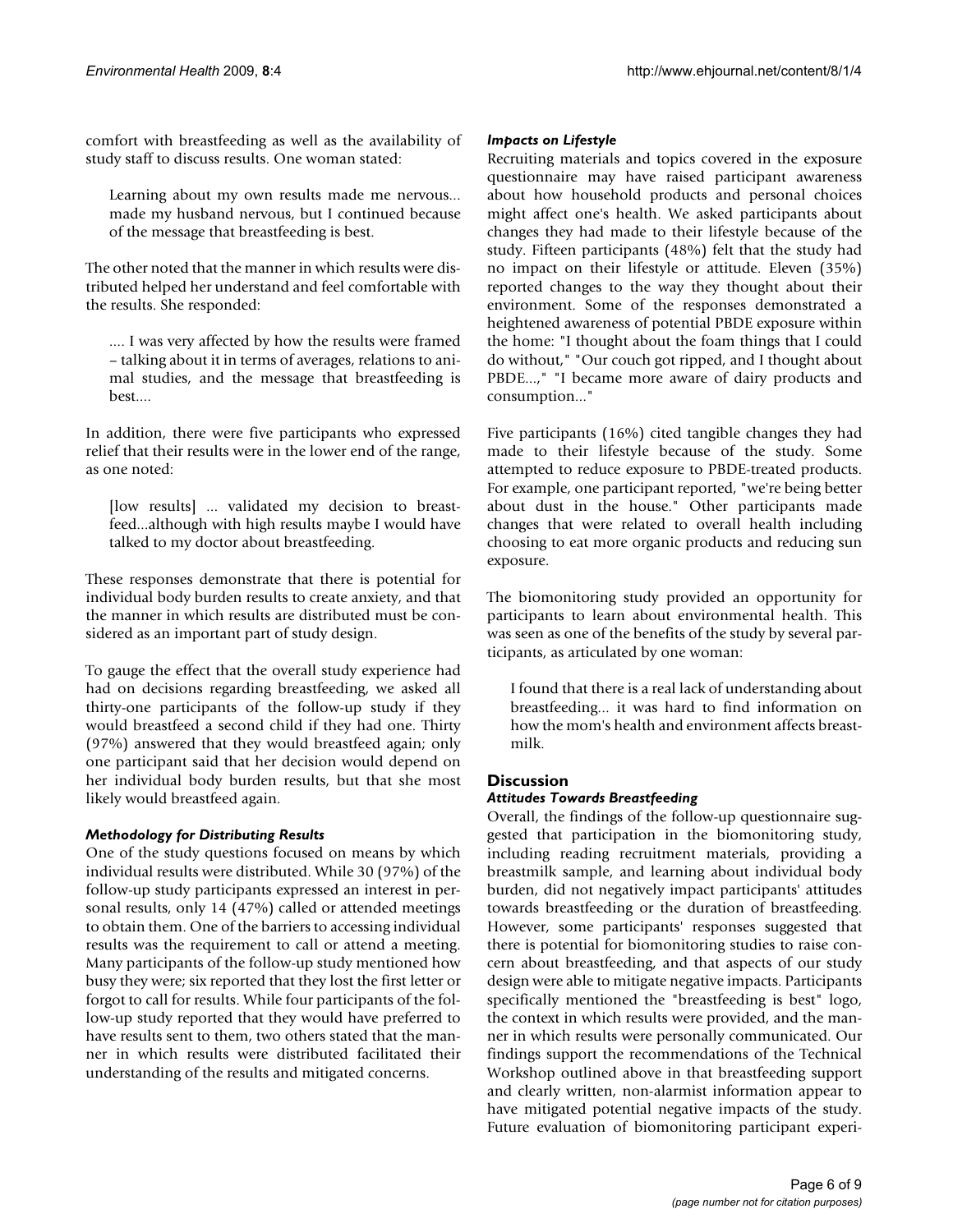ences should focus on the details of study design more closely.

While the follow-up questionnaire focused on potential negative impacts, many participants considered their experience in the study to have had a positive impact, validating their decisions to breastfeed. Several of our participants had seen media coverage of previous biomonitoring studies and had concerns about the effect of bioaccumulation on breastmilk and infant health. Participants described our information as reassuring, informative, and accessible.

There was particular concern about participants from Lowell because the population historically has low breastfeeding rates. The experiences of this population could not be directly assessed due to lack of participation in the follow-up study; however, the director of the Lowell health center believed that the study had a positive impact by providing lactation information and support to patients and focusing staff attention on the need for more lactation education. Because of the differences between the Lowell group and other biomonitoring participants, it cannot be assumed that the findings of the follow-up study can be applied to participants from the Lowell group. Attitudes towards breastfeeding differ by class, race, and culture. It is important to assess the experiences of participants from different backgrounds in order to more fully understand the potential for impacts on different communities, particularly communities that are already affected by low breastfeeding rates.

It is difficult to compare the results of our follow-up study to the findings of the studies conducted following the Michigan PBB event. Hatcher [5] demonstrated the potential for individual biomonitoring information to negatively impact breastfeeding, but participants from the Hatcher study were recruited from a group of women who were sufficiently concerned about contamination to submit breastmilk for analysis. That study was also conducted shortly after the massive contamination episode, and was likely affected by the crisis atmosphere surrounding the event. Thomas participants were drawn from the general exposed population, and included women who gave birth up to twenty-five years following the accident. PBB was measured in blood, not breastmilk [7].

## *Impacts of Individual Results on Breastfeeding*

Many of the GB-PBDE participants who called to obtain results had questions about the interpretation of results and the potential for health impacts; however, all of the women who were breastfeeding at the time biomonitoring results were made available were still breastfeeding at the time of the follow-up study. All nine stated that the individual body burden results had not affected their decision about breastfeeding duration.

The potential for our study to impact breastfeeding duration may have been limited by the amount of time it took to collect samples and conduct analysis. Results were not available to participants until more than one year after the study was initiated, three to 15 months (average of nine months) after women had been recruited and breastfeeding had been initiated. Studies of breastfeeding practices have found that breastfeeding most often stops after 2–3 months [26]. The women who were still breastfeeding at the time our results were made available were already beyond the first months of breastfeeding and may have been more likely to continue breastfeeding regardless of body burden results. Providing individual results to women in their initial months of breastfeeding could potentially result in a greater negative impact on breastfeeding duration.

The time lag between sample collection and distribution of results may have affected how participants were impacted. The time-line of a study, including when report-back will be conducted, is an important consideration for study design, and is an example of the need for a standardized biomonitoring protocol.

## *Distribution of Results*

The GB-PBDE protocol allowed participants to choose whether they wanted to obtain individual results. We required that participants talk to study staff to obtain results. This procedure worked well for participants who had questions or concerns and appreciated immediate access to study staff. However, it reduced the number of participants who obtained results. Design of report-back protocol should consider both the effort required of participants to obtain results and the need to respond to participants' questions and concerns. This is difficult because the needs of individual participants vary widely. Not only is there a wide range in individual body burden results, but individuals also differ with respect to risk perception and risk tolerance [1]. Continued evaluation of result communication must be included in future biomonitoring studies in order to better understand the issue.

Distribution of individual results, particularly if conducted on an individual basis with counseling, has implications for research budgets. However, the cost considerations of providing individual results are outweighed by the need to treat participants with respect [11]. Standardization of biomonitoring report-back protocol which includes the need to distribute results on an individual basis will help researchers justify study timelines and budgets to IRB reviewers and funding agencies.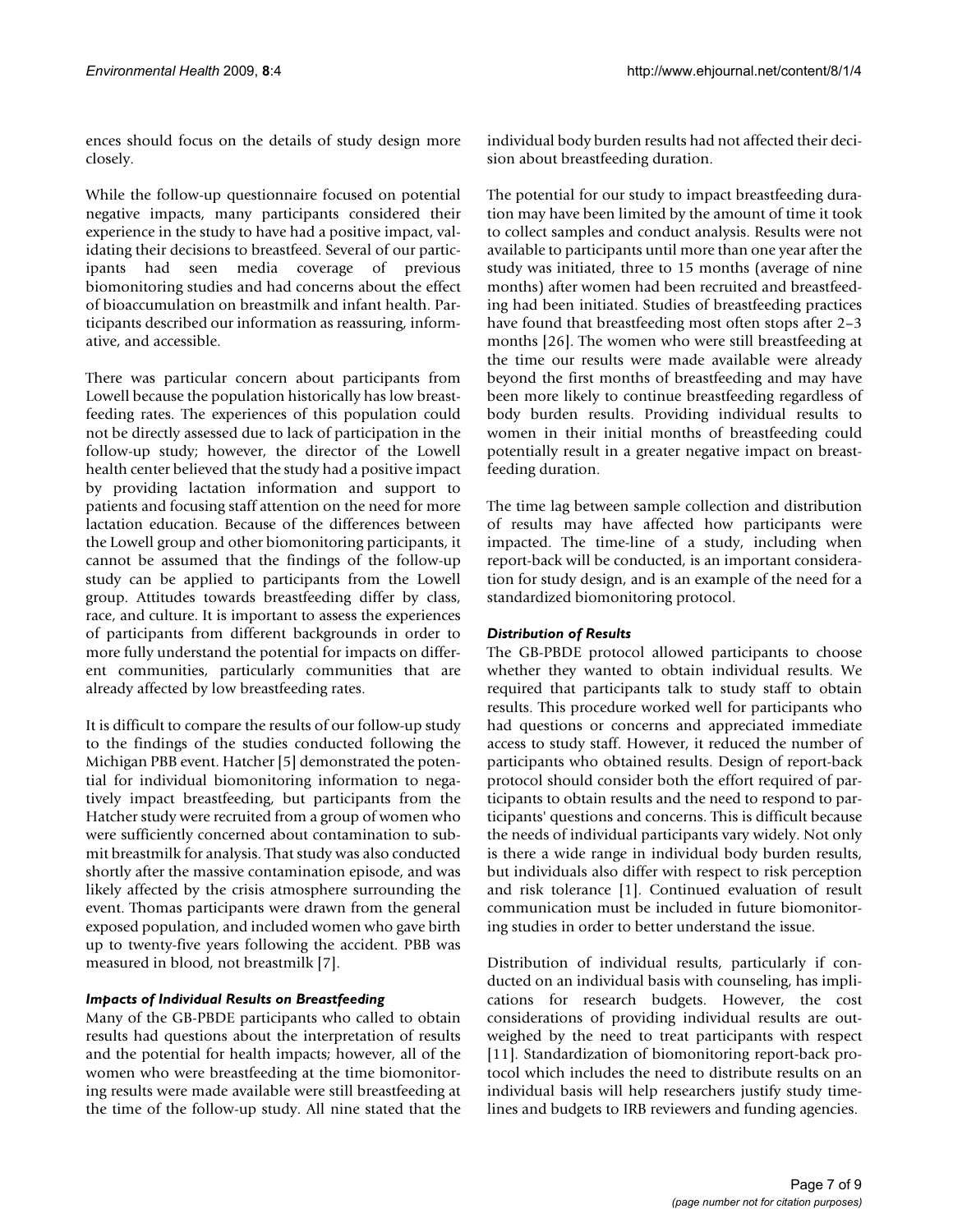#### *Lifestyle and Attitudes*

The GB-PBDE study was an opportunity to distribute information about biomonitoring and counterbalance misleading headlines about breastmilk. It was also an opportunity to raise awareness about chemicals in our everyday environment. The responses to questions about lifestyle and attitude changes demonstrated that the participants of the biomonitoring study were more aware of chemicals in consumer products as a result of the study.

#### *Study Limitations*

There were several study design issues which may have affected the outcome of the follow-up study.

Participants may have been influenced by the fact that the study coordinator was a nursing mother. Perceived similarity between interviewers and subjects has been found to influence survey responses [27,28]. In both the biomonitoring and the follow-up study, participants may have been more willing to answer questions openly. The interviewer's status as a nursing mother may also have reduced concerns about breastfeeding or deterred participants from making negative statements about breastfeeding.

Results of the follow-up study may not be generalizable to more diverse populations. None of the biomonitoring participants from Lowell  $(n = 5)$  participated in the follow-up study. We do not have data on women who were eligible to participate but did not enroll. Nor do we have data on women who ultimately did not choose to breastfeed, including, perhaps, women who were negatively affected by the study recruitment literature. The study also does not address the potential impact of biomonitoring results on the general public, including women who might consider breastfeeding in the future.

Participants were contacted for the follow-up study at a time when their babies were between the ages of 4–18 months. Many of the participants were juggling the demands of motherhood and work; many mentioned how busy they were. Women were often rushed on the phone or interrupted by a crying baby, and the richness of the data was affected by the brevity of the interviews. Many of the women who did not initially call in to receive results mentioned time constraints or lack of organization as the reason they did not contact us. Participation in the follow-up study may have been similarly affected.

## **Conclusion**

The comments from our participants provided insight into the ways that participation in a breastmilk biomonitoring study can affect participants' attitudes towards breastfeeding. They also show that study design, including study literature and the method for report-back, can mitigate negative impacts. Standardization of biomonitoring studies is needed to fully protect participants' rights. The development of appropriate ethical standards requires input from many different sectors including researchers from varied disciplines such as risk communication, bioethics, and epidemiology; community groups and the lay public; clinicians and lactation consultants; and members of Institutional Review Boards. As the technology of biomonitoring advances, the discussion of the bioethics of biomonitoring must keep pace so that the Human Subject Research standards of respect for persons, beneficence, and justice can be upheld.

## **Abbreviations**

NRC: National Research Council; PBB: Polybrominated biphenyl; PBDE: Polybrominated diphenyl ether.

## **Competing interests**

The authors declare that they have no competing interests.

## **Authors' contributions**

NW was responsible for study design and implementation, data analysis, and drafting the manuscript. PB participated in data analysis and manuscript revision. AA reviewed study design and participated in manuscript revision. MM and TW participated in study design and contributed significantly to manuscript revision.

## **Additional material**

## **Additional file 1**

*The Value of Body-Burden Monitoring Using Breast Milk. Breast milk biomonitoring fact sheet distributed to potential biomonitoring participants.* Click here for file [\[http://www.biomedcentral.com/content/supplementary/1476-](http://www.biomedcentral.com/content/supplementary/1476-069X-8-4-S1.doc)

# **Additional file 2**

069X-8-4-S1.doc]

*Out of Harm's Way: Preventing Toxic Threats to Child Development – Why Breast-Feeding is Still Best for Baby. Educational information distributed to potential biomonitoring participants.* Click here for file [\[http://www.biomedcentral.com/content/supplementary/1476-](http://www.biomedcentral.com/content/supplementary/1476-069X-8-4-S2.pdf) 069X-8-4-S2.pdf]

# **Additional file 3**

*The Greater Boston PBDE Body Burden Project. Fact sheet on polybrominated diphenyl ethers (PBDEs) distributed to potential biomonitoring participants.* Click here for file [\[http://www.biomedcentral.com/content/supplementary/1476-](http://www.biomedcentral.com/content/supplementary/1476-069X-8-4-S3.doc) 069X-8-4-S3.doc]